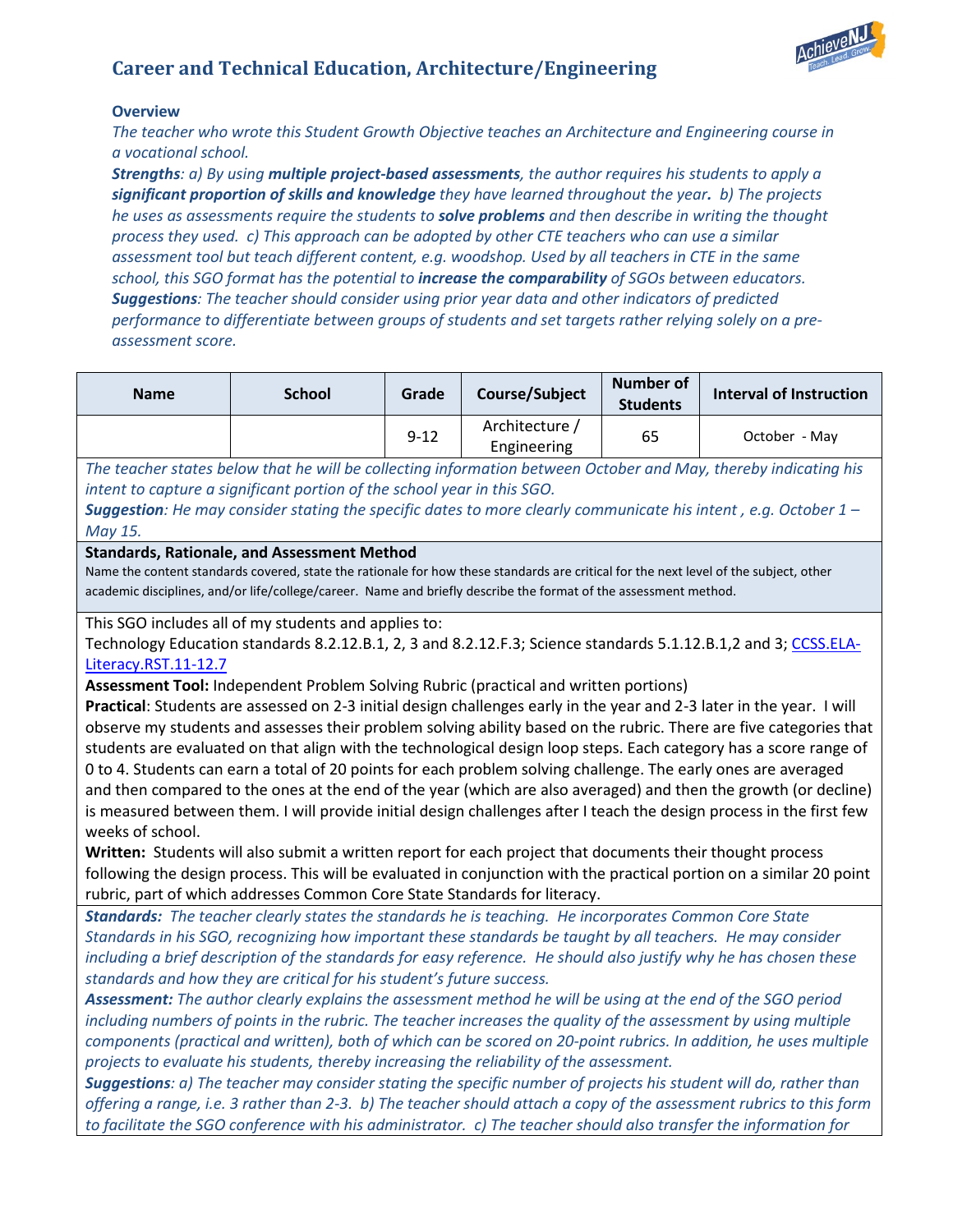*determining student starting points to the next section of the form.*

### **Starting Points and Preparedness Groupings**

State the type of information being used to determine starting points and summarize scores for each type by group. Add or subtract columns and rows as needed to match number of preparedness groups and types of Information used.

|                    | Information #1                    | Information #2                  |  |
|--------------------|-----------------------------------|---------------------------------|--|
| Preparedness Group | Average score on practical rubric | Average score on written rubric |  |
| Whole Class        | 13/20                             | 10/20                           |  |

*The teacher has gathered valuable information from his students in the first few weeks of school as explained in the rationale section above. He obtained authentic student scores based on multiple projects in his class. However, he has grouped all students together under a class average. This approach does not recognize the range of student performance and allow the teacher to set appropriate targets across this range. Suggestions: a) The teacher should group his students by starting points and set ambitious and achievable targets for each group. For example, groups could be based on the following score profile: Low – 10-19/40, medium – 20-29/40, high – >29/40. b) To further improve this SGO, the teacher should take into account prior year data from related courses, e.g. first year engineering course, science, English, when determining starting groups. This will provide a more accurate picture of starting points and predicted student performance and allow the teacher to set even better targets. c) The teacher should also provide a description of the starting point assessment methods in this section.*

### **Student Growth Objective**

State simply what percentage of students in each preparedness group will meet what target in the space below, e.g. "75% of students in each group will meet the target score." Describe how the targets reflect ambitious and achievable scores for these students. Use the table to provide more detail for each group. Add or delete group rows as needed.

At least 70% of my students will increase their score by 40% or more between October and May of the school year based on the independent problem solving and writing rubrics.

| Preparedness Group<br>(e.g. Low, Medium, High) | Number of Students in Each Group | Target Score on SGO Assessment                 |  |
|------------------------------------------------|----------------------------------|------------------------------------------------|--|
| Whole Class                                    | 65                               | ≥40% improvement over pre-<br>assessment score |  |

*The teacher clearly states how many students will do what by when. The teacher has decided to use a growth score of 40% for each of his students. However, it is not clear why this number was chosen and may lead to weak targets for many students. For example, if a student started with a 10/40 on the baseline projects, having this student aim for 14/40 by the end of the course is not an ambitious goal in most cases and does demonstrate a level of competence appropriate for the requirements of the course. Similarly, the student with a 30/40 on the first projects may attain 40/40 on the final projects but would not make the 40% growth target.* 

*Suggestion: a) The teacher should group his students based on their starting points and set targets for each group. These targets may be "growth" targets differentiated by starting points, or achievement targets, such as "students in the low preparedness group will score 30/40 on the summative assessment. The latter approach communicates to students that there is a performance expectation for them that still takes into account their starting points. b) Also, for high performing students, the teacher may consider adding a higher level project or capstone project that would allow these students to demonstrate learning not adequately captured by the performance rubrics.*

| performance rabiles.                                                                                                      |                                            |                                                                       |                                |                                |                                       |  |
|---------------------------------------------------------------------------------------------------------------------------|--------------------------------------------|-----------------------------------------------------------------------|--------------------------------|--------------------------------|---------------------------------------|--|
| <b>Scoring Plan</b>                                                                                                       |                                            |                                                                       |                                |                                |                                       |  |
| State the projected scores for each group and what percentage of students will meet this target at each attainment level. |                                            |                                                                       |                                |                                |                                       |  |
| Preparedness<br>Group                                                                                                     | <b>Student Target</b><br>Score             | Teacher SGO Score Based on Percent of Students Achieving Target Score |                                |                                |                                       |  |
|                                                                                                                           |                                            | Exceptional (4)                                                       | Full $(3)$                     | Partial (2)                    | Insufficient (1)                      |  |
| <b>Whole Class</b>                                                                                                        | 40% increase in<br>each student's<br>score | 85% or greater<br>students (56 or<br>more)                            | 70%-84% of<br>students (45-55) | 55%-69% of<br>students (36-44) | 0-54% of<br>students<br>(35 of fewer) |  |